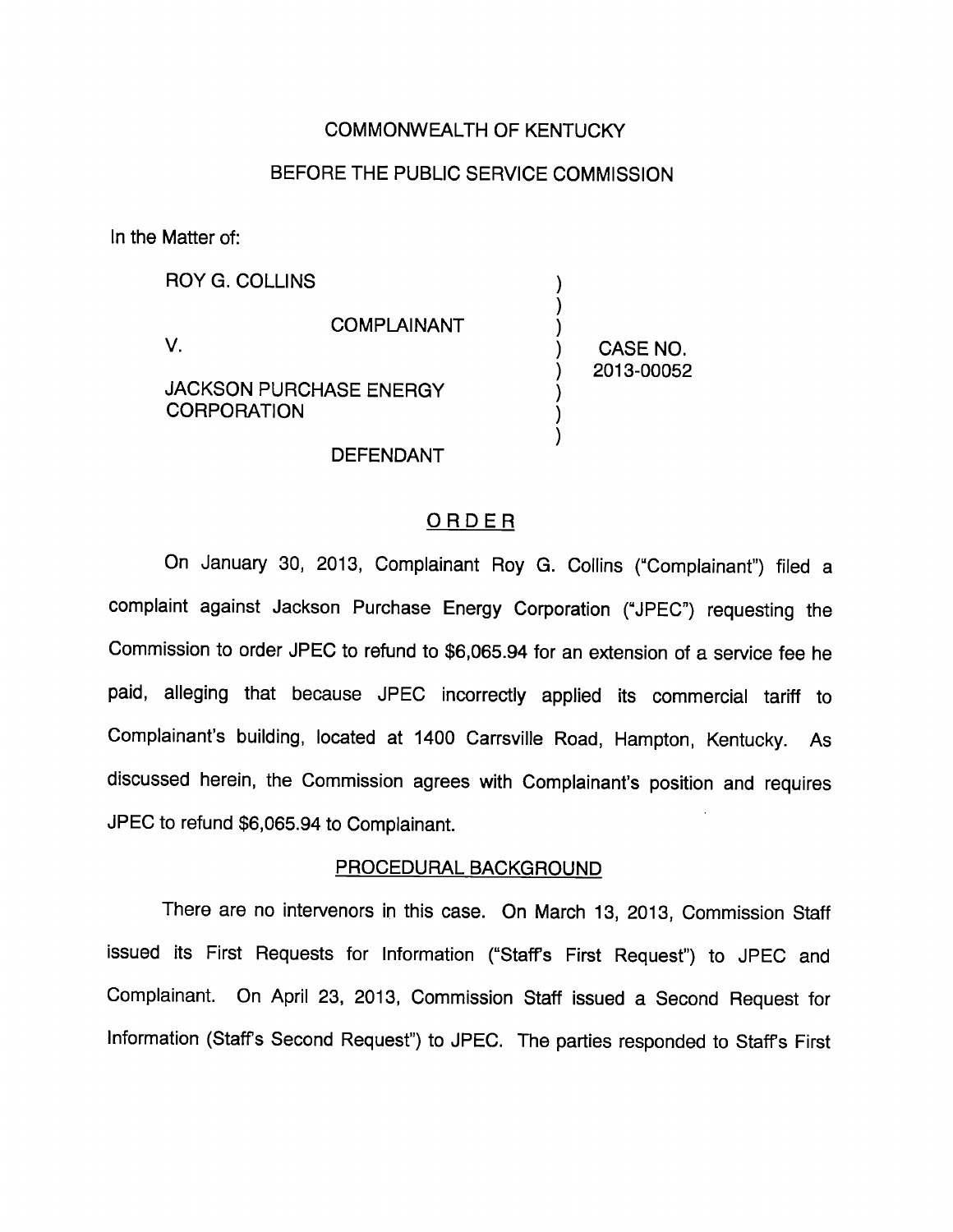Request on March 27, 2013.<sup>1</sup> JPEC responded to Staff's Second Request May 6, 2013.

On July 1, 2013, Commission Staff held an Informal Conference ("10") at which the parties agreed to submit memoranda stating their preferences for procedural options the parties could choose following the IC. Thereafter, Complainant requested that a procedural schedule be issued and that he be heard on this matter. JPEC asked that the parties be permitted to file briefs on the issues and that the matter be submitted for decision.

In an Order issued October 17, 2013, the Commission found that there were outstanding issues of fact and that a hearing was necessary for the resolution of the case, and, therefore, issued a procedural schedule. On November 1, 2013, Complainant submitted a request for information to JPEC, to which JPEC responded on November 25, 2013. JPEC filed a request for information to Complainant on November 4, 2013, to which Complainant responded on November 12, 2013. On December 17, 2013, JPEC filed written testimony. Complainant did not file any written testimony.

The hearing began on February 11, 2014. Citing Complainant's failure to pre-file written testimony, JPEC filed a motion to dismiss on February 11, 2014. This motion was denied from the bench. Due to a sudden illness of one of the witnesses, the hearing was continued to April 28, 2014. The parties filed post-hearing briefs on May 29, 2014. JPEC submitted a response brief on July 1, 2014. The matter now stands submitted for decision.

<sup>&</sup>lt;sup>1</sup> JPEC filed an amended initial response to Staff's First Request on March 29, 2013. Complainant filed amended responses to Staffs First Request on May 1, 2013; May 29, 2013; October 30, 2013; December 5, 2013; and March 3, 2014, in which he updated the frequency and duration of his visits to the 1400 Carrsville Road property.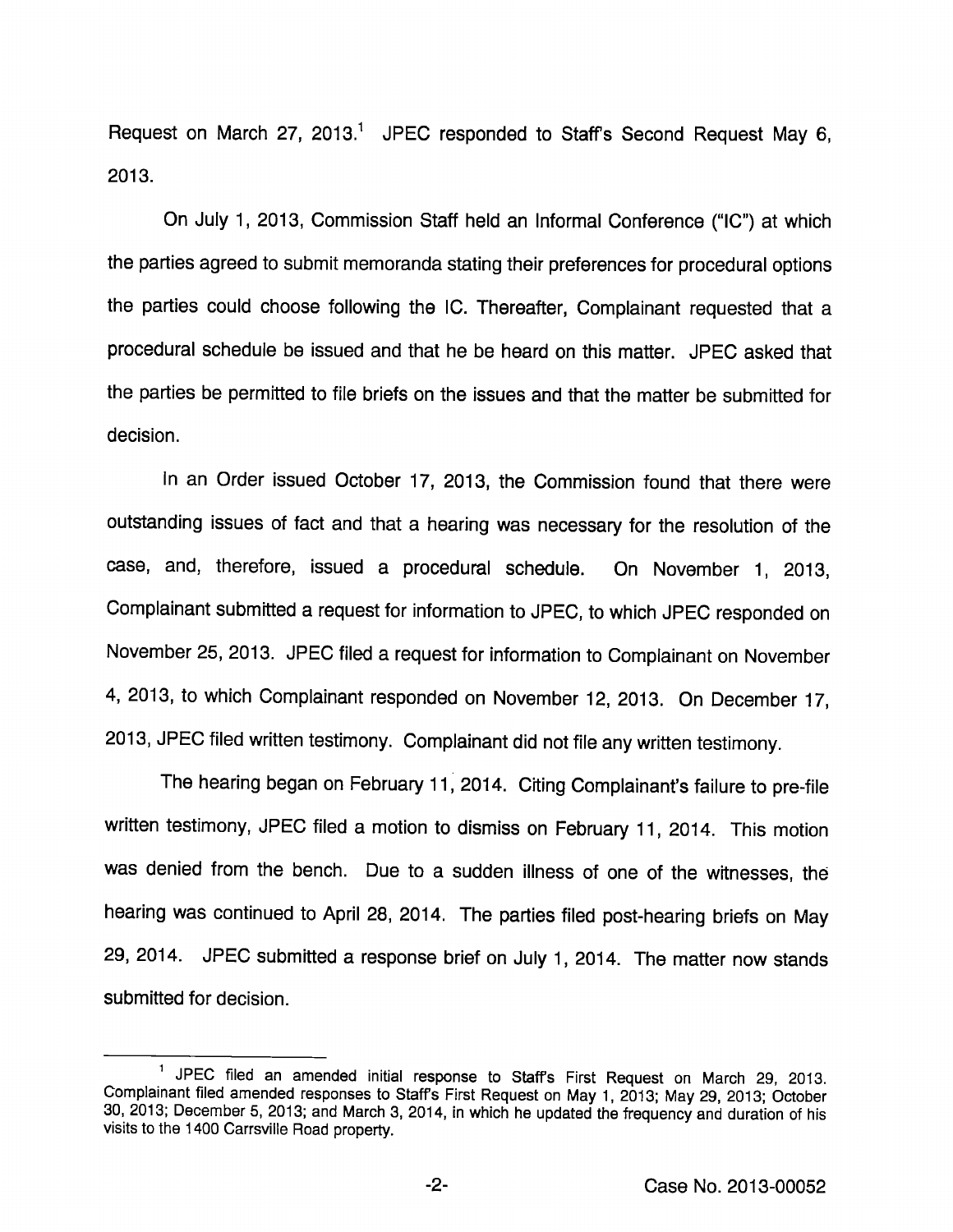## BACKGROUND

On January 30, 2013, Complainant filed a fomnai complaint with the Commission requesting that JPEC refund \$6,065.94 that he had been required to pay to JPEC to extend a service line to his building. Complainant's property is a 1,600-square-foot, three-bay garage, which is attached to an  $1,800$ -square-foot residence.<sup>2</sup> The bottom floor is a walk-out basement with an adjacent gun room. $<sup>3</sup>$  The basement is 900-square-</sup> feet of poured concrete and solid walls.<sup>4</sup>

JPEC is a rural electric cooperative corporation which furnishes electric service in Ballard, Carlisle, Graves, Livingston, McCracken, and Marshall counties<sup>5</sup> and serves 29,313 customers.®

Complainant contends that he initially referred to the structure as a "barn with living quarters." Complainant points to a note written by a JPEC representative, dated August 9, 2012, stating that the extension would "serv[e] for a hu[n]ting lodge ... will have living qtrs."<sup>7</sup> Complainant averred that as construction on the structure continued, he decided it would be a second home for his family. However, JPEC classified the

Roy Collins Video Testimony at 14:55:50 ("Collins Testimony").

 $^3$  Id. at 14:56:44.

ld. at 14:56:46.

Annual Report of Jackson Purchase Energy Corporation to the Public Service Commission of the Commonwealth of Kentucky for the Calendar Year Ended December 31, 2012 at 19.

 $<sup>6</sup>$  *ld.* at 13.</sup>

JPEC's Response to Staff's First Request, Exhibit I (filed Mar. 27, 2013) at 41.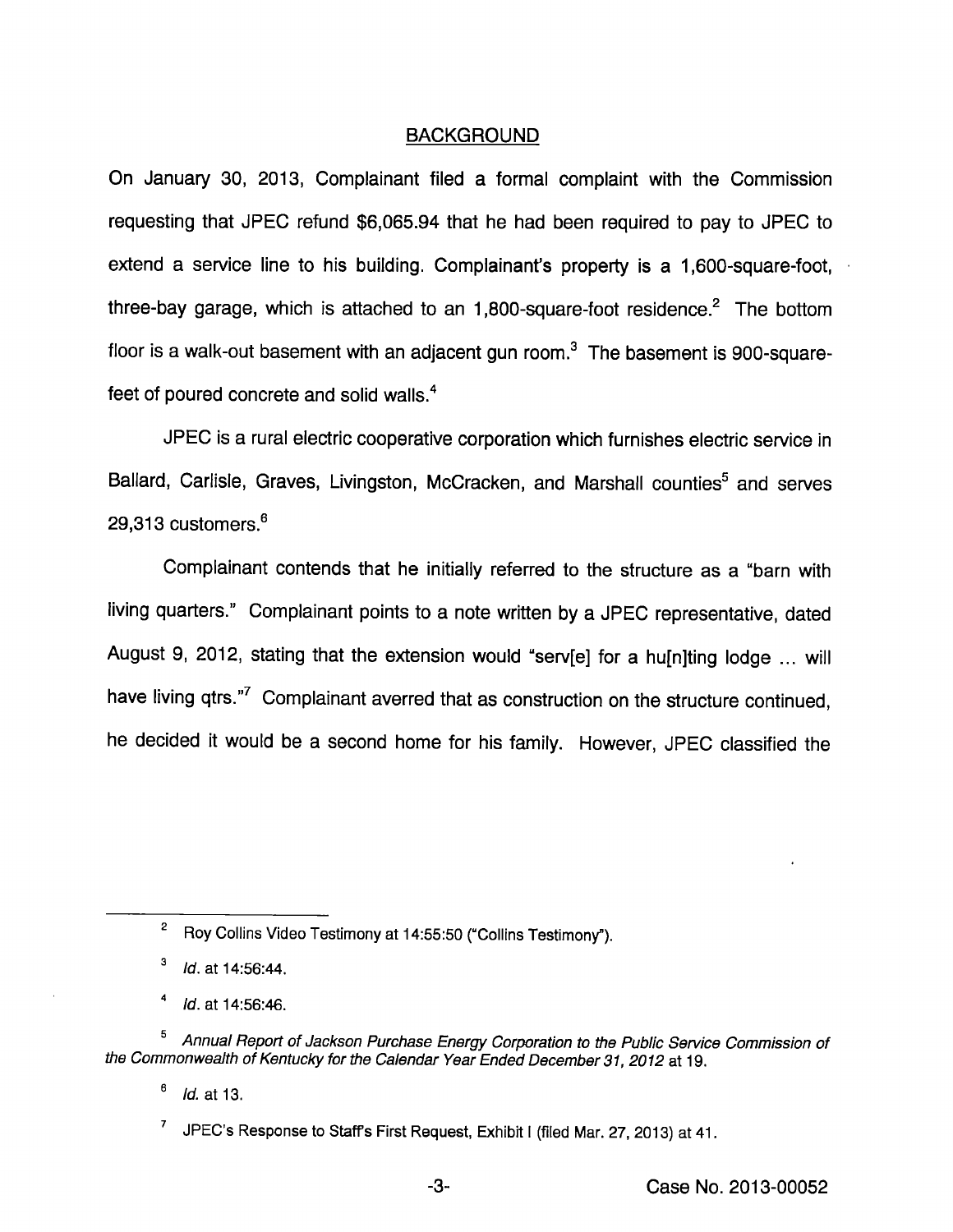building under its light load commercial tariff and charged Compiainant \$6,065.94 to extend service to the structure. Unable to complete construction of the structure without electric service, Compiainant paid the installation charge. Service to the structure began on or about January 16, 2013.

An audio recording of Complainant's initial conversation in which he spoke to a JPEC representative about extending service to the premises was tendered to the Commission on May 8, 2014.° in that conversation, the JPEC representative asked Compiainant if the structure was a hunting lodge with living quarters inside. Complainant agreed that it was a hunting lodge with living quarters, and that he planned to use it about 30 days a year.<sup>9</sup> He further described the structure as "a barn slash place for me and my crazy buddies to deer hunt."<sup>10</sup> However, in subsequent conversations Compiainant referred to the building as a residence.

JPEC argued, inter alia, that because Compiainant initially characterized the building at 1400 Carrsviiie Road as a barn, service should be extended under the "New Service to Barns, Camps, Pumps and Miscellaneous Service Not Considered Permanent Premises" tariff Provision.<sup>11</sup>

#### Complainant's Position

Complainant argues that the structure built at 1400 Carrsviiie Road is a second residence, and as such, JPEC should apply the residential tariff to service provided to

JPEC's Response to Commission Staff's Post-Hearing Data Requests and Motion for Confidentiality (filed May 8, 2014).

<sup>&</sup>lt;sup>9</sup> Conversation between Complainant and JPEC Representative, March 15, 2013, 8:16 a.m.

 $10$   $ld$ .

<sup>&</sup>lt;sup>11</sup> Answer of JPEC at 2 (filed Feb. 21, 2013).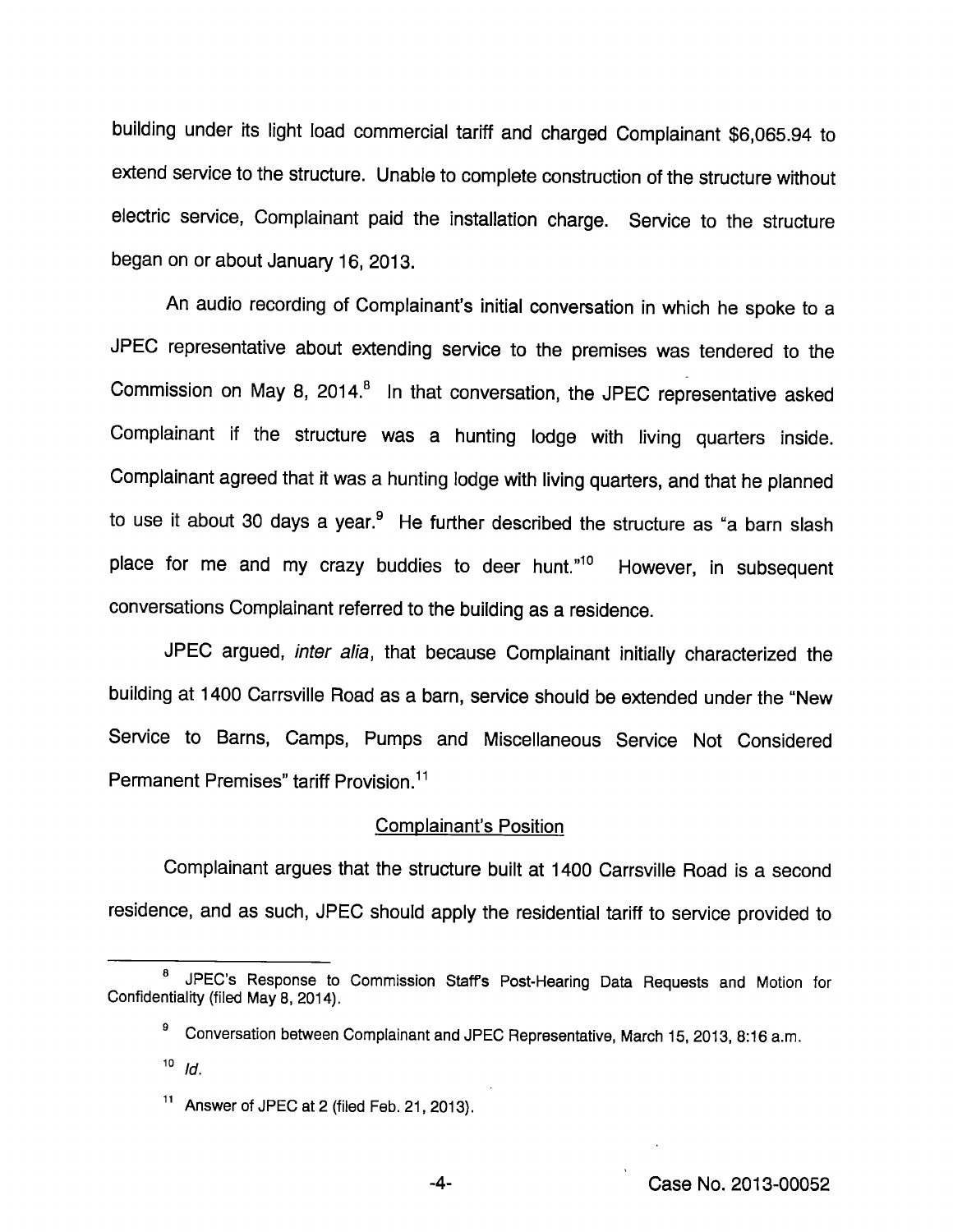the building. Therefore, he requests a refund of the \$6,065.94 from JPEC for installation of a single-phase extension to the subject property.

In support of his claim. Complainant states that that the structure is a permanent premises, with a poured concrete basement, storm shelter, and has central heat and air that will be utilized throughout the year. Although Complainant initially described the building as a barn with living quarters or as a "hunting cabin," $12$  he now avers this structure is actually a "second home/home office."<sup>13</sup>

Complainant contends that, pursuant to Section 34 of JPEC's tariff, the singlephase service line extension should have been provided at no charge. This tariff states, in relevant part:

> A single phase extension to a permanent premises of one thousand (1,000) feet or less shall be made by JPEC to its existing distribution line without charge for a prospective Member who shall apply and agree to use the service for one year or more and provides guarantee for such service ... This distribution line extension shall be limited to service where the installed transformer capacity does not exceed 25 kVA.

Complainant cites to testimony from the hearing which indicated that the structure is permanent in nature and that the line extension was less than 1,000 feet. He notes that there is no language in JPEC's tariff requiring that a premises be an applicant's "primary residence" in order to qualify for a line extension installation without charge. $14$ 

<sup>&</sup>lt;sup>12</sup> Collins Testimony at 14:53:53

<sup>&</sup>lt;sup>13</sup> Complaint of Roy G. Collins, Exhibit A (filed Jan. 30, 2013).

 $14$  Complainant's Brief at 2.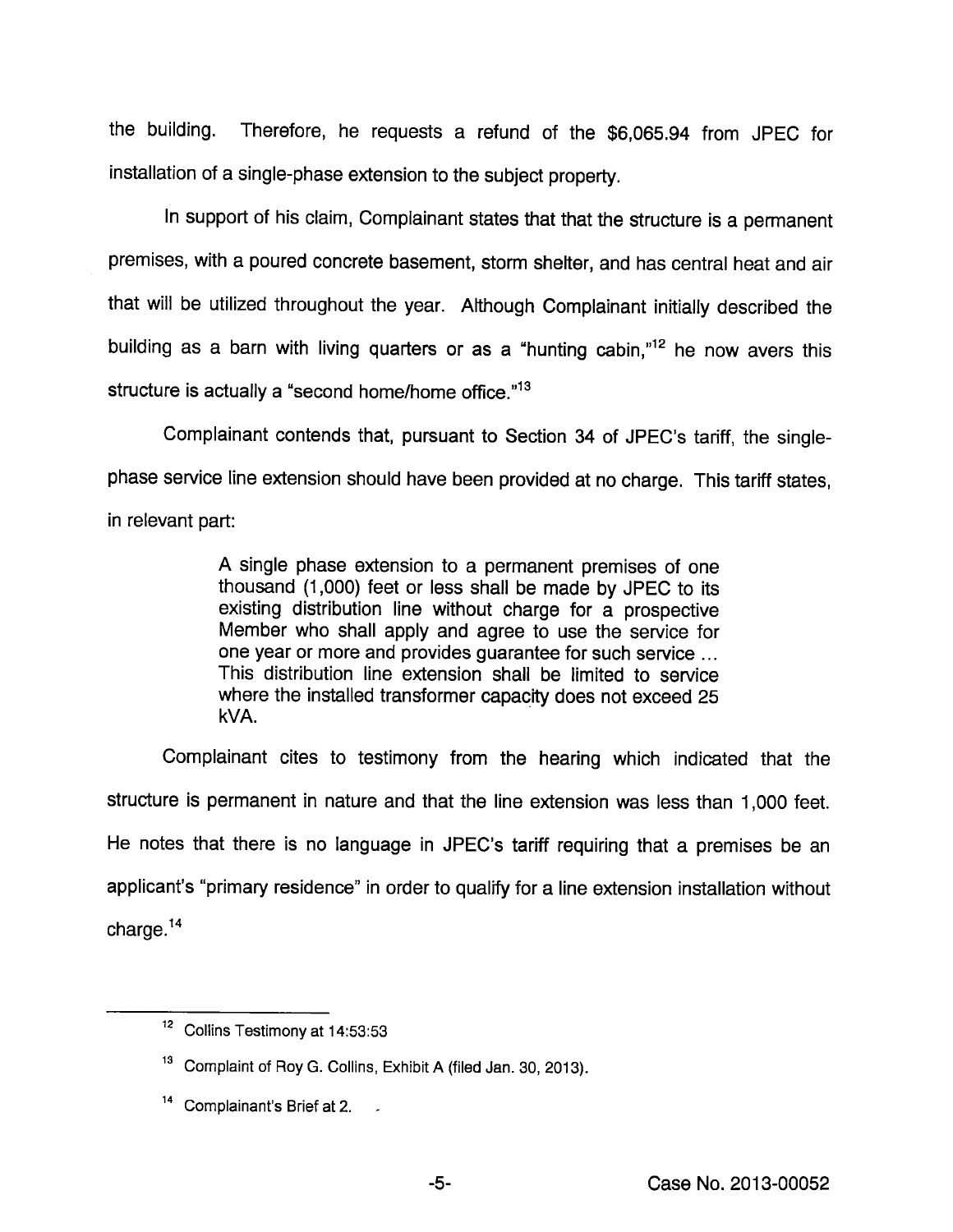Additionally, Complainant disputes JPEC's contention that service to his property should be classified under Section 33 of the tariff, titled "New Service to Barns, Camps, Pumps and Miscellaneous Services not Considered Permanent Premises." Section 33 states, in pertinent part, that:

> A. This rule shall apply to services where the amount of consumption and/or the permanency of service cannot be reasonably assured as determined by JPEC.

 $\ddotsc$ 

C. A contribution-in-aid of construction shall be required from the Applicant/Member for all facilities installed to provide service under this section. Aid of construction payment shall be estimated and received by JPEC before construction is begun. When construction is completed, the Member shall be billed for the actual cost of construction and credit for advance payment shall be given.

Complainant contends that Section 33 is not applicable for service to the premises because the section applies only to service to non-permanent premises.<sup>15</sup> Additionally, he states that his property should not be classified under Section 33 because JPEC has stated that it classifies its customers according to tariff description, not kilowatt-hour usage.

Complainant requests that the Commission order JPEC to refund \$6,065.94 to Complainant that he paid for the installation of a single-phase extension to his property located at 1400 Carrsville Road.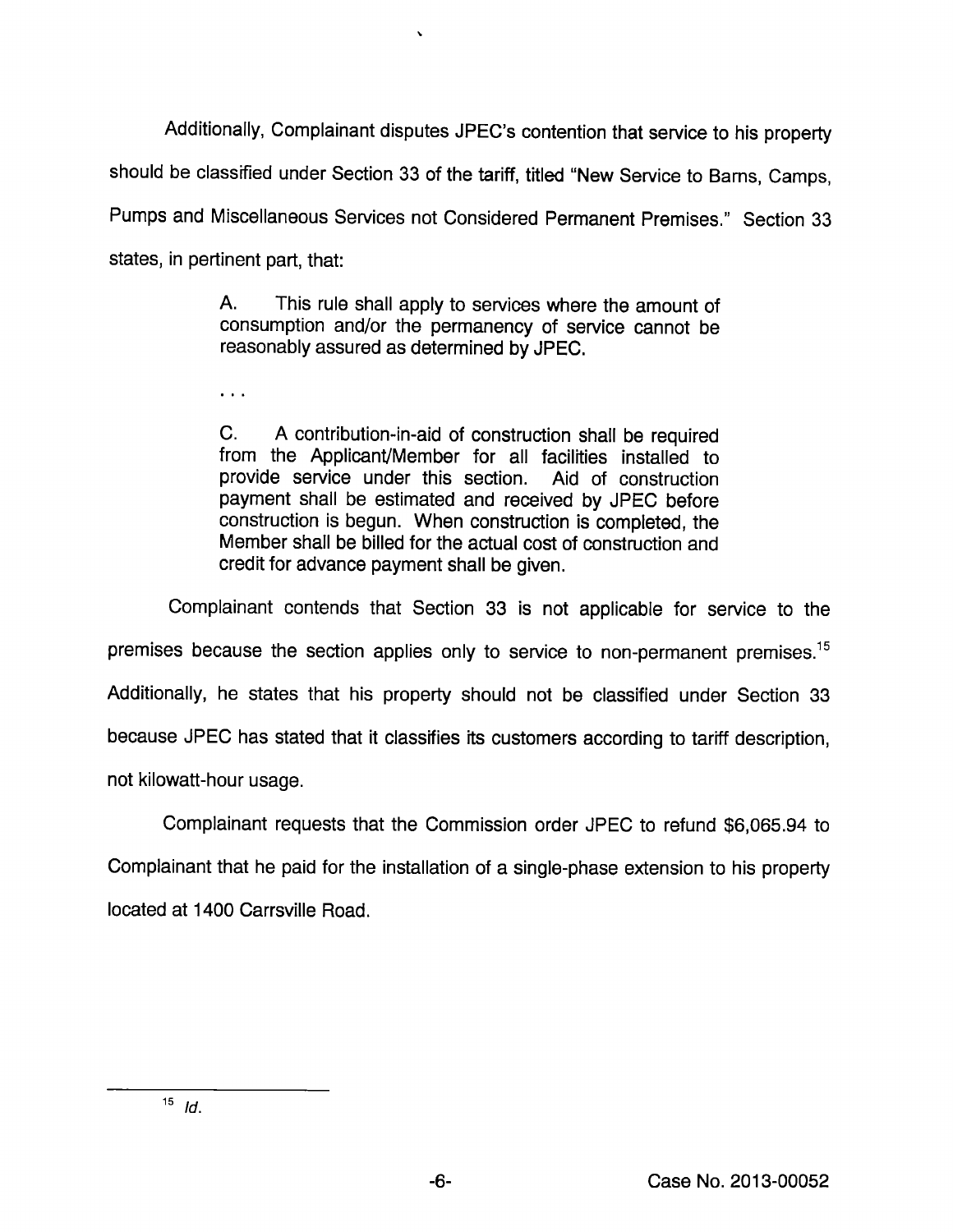## JPEC's Position

JPEC claims that service was properly extended under Section 33, based on Complainant's initial description of the building as a "barn with living quarters".<sup>16</sup> JPEC notes that Complainant initially stated that he would only be at the structure 30 days a year, and that it would be used primarily for hunting. Based on Complainant's initial description of the property, JPEC classified Complainant's property as a hunting cabin under Section 33 of its tariff for the purposes of extensions of service, and determined that Complainant owed a contribution in aid of construction of \$6,065.94 for installation of the line extension.<sup>17</sup> JPEC also determined that the premises would receive service under its C-1 tariff provision.

JPEC contends that Section 33 of its tariff is applicable where a structure is temporary or where the amount of consumption and/or permanency of service cannot be reasonably assured. It avers that it never believed that Complainant's structure was temporary in nature, and that it based its classification of the premises under Section 33 because it considered the usage of electricity at the property to be indeterminate.<sup>18</sup>

JPEC acknowledges that Complainant claims his property should be classified under Section 34 of the tariff. However, JPEC argues that Section 34 must be interpreted in conjunction with Schedule R of its tariff. Schedule R states, in pertinent part, that:

<sup>&</sup>lt;sup>16</sup> Post-Hearing Brief of JPEC at 1.

 $17$  Id.

 $18$  *Id.* at 3.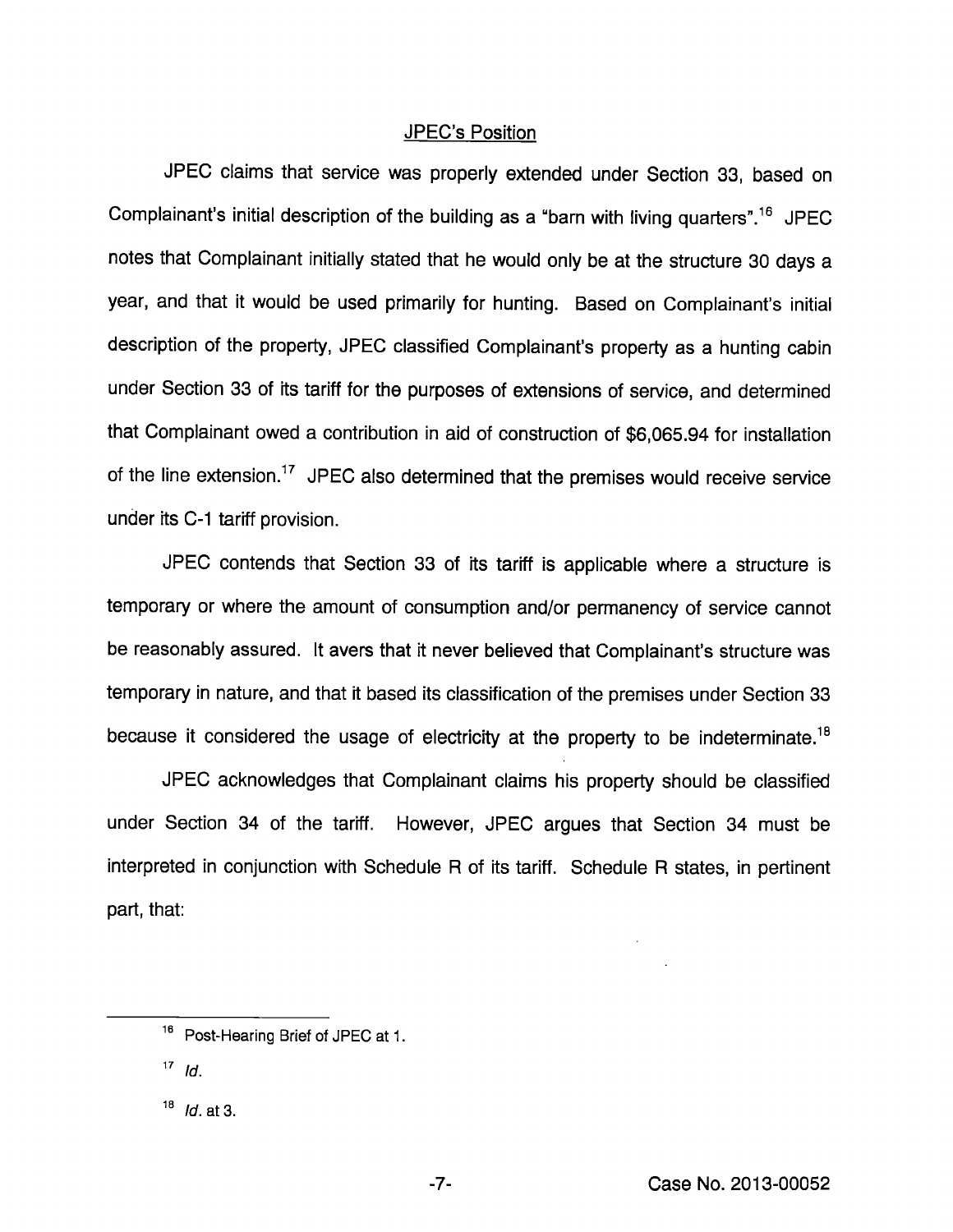# Availability of Service

Available to all residential Members for use in the home and on the farm. Residential electric service is available for uses customarily associated with residential occupation, including lighting, cooking, heating, cooling, refrigeration, household appliances and other domestic purposes.

Residential rates are based on service to single family units and are not applicable to multi-family dwellings served through a single meter.

JPEC contends that Schedule R "provides that residential rates are available to

those uses customarily associated with residential occupation which would include full-

time occupation of the premises rather than an intermittent presence in the premises."<sup>19</sup>

JPEC acknowledges that it "almost always" relies on the representations of its

members regarding the use of a property in establishing service to the premises. It states that, based on Complainant's description of the property, it determined that the structure would not be used on a full-time basis and that service would be used only intermittently.<sup>20</sup> Thus, JPEC contends it properly charged Complainant the entire cost of the extension of service and properly serves Complainant under Schedule C-1 of its tariff. $21$ 

 $^{20}$   $\overline{ld}$ .

## **Avallability of Service**

To general lighting and small power commercial loads served at single phase available voltage levels.

Service under this schedule will be limited to maximum loads not exceeding 25 kW.

 $19$  *ld.* at 4. (Emphasis added.)

<sup>&</sup>lt;sup>21</sup> Schedule C-1, under which Complainant's structure is served, states in relevant part: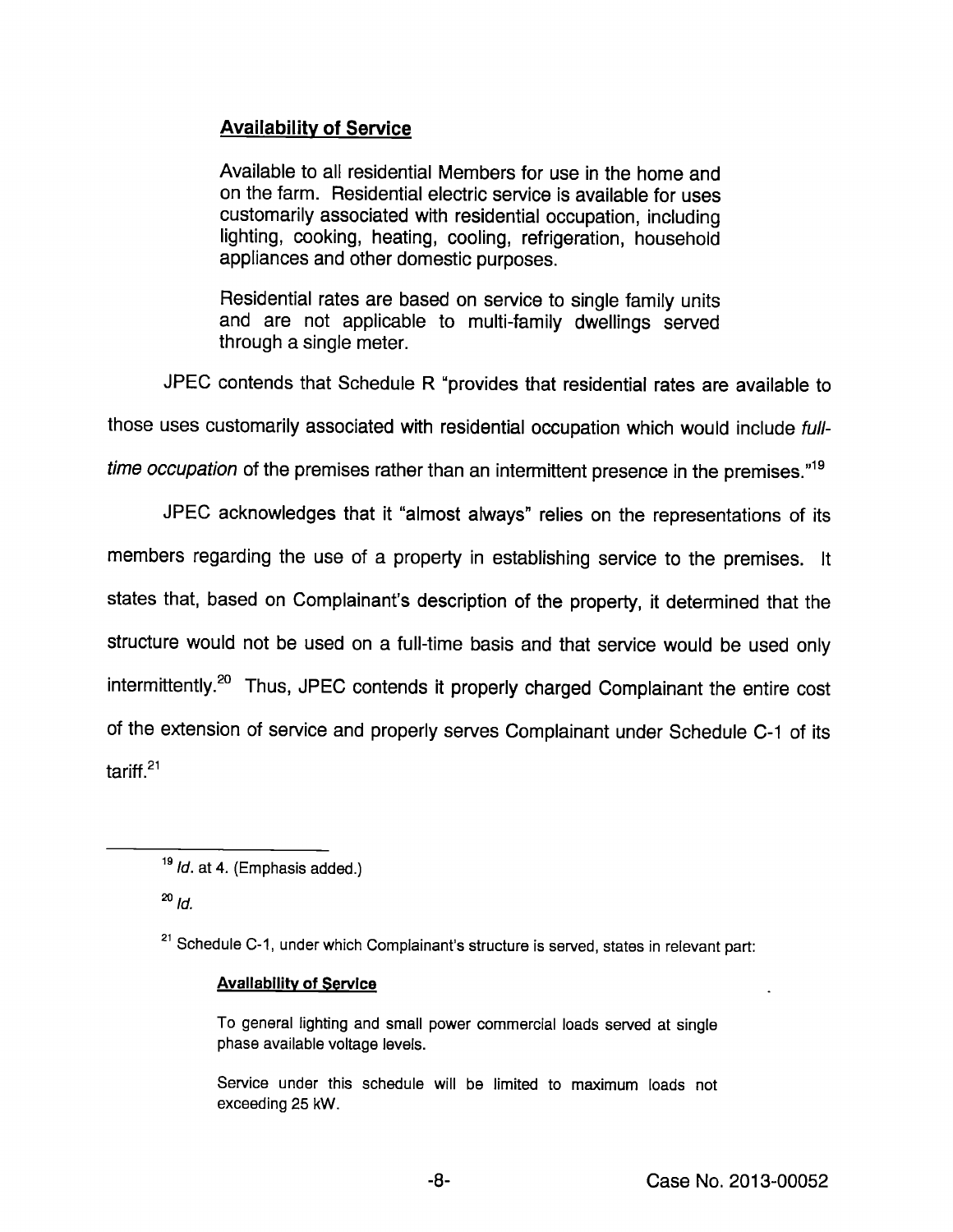JPEG states that its interpretation and application of its tariffs in the instant matter are fair, just, and reasonable, and asks that Complainant's request for relief be denied.

# **DISCUSSION**

Having reviewed the record and being otherwise sufficiently advised, the Commission finds that JPEC cannot deny Complainant's request for a refund on the basis that his structure is not a "primary residence or occupied full time" because neither this language nor requirement is contained in its tariff. KRS 278.160 prohibits a utility from imposing rates or conditions of services that are not contained in its tariff, Commission administrative regulations, or statutes. Additionally, under the plain language of JPEC's tariff. Complainant's building at 1400 Carrsville Road should be served under Schedule R, not under Schedule C-1. Therefore, Complainant's request that JPEC refund the \$6,065.94 he paid for the construction of facilities to supply electricity to the structure at 1400 Carrsville Road should be granted.

JPEC's position primarily relies upon its argument that a "permanent premises" as contained in its tariff is "one which is occupied as a primary residence or is occupied full time as a residence." $2$  JPEC uses this interpretation of its tariff to justify requiring Mr. Collins to bear the cost of the extension of the distribution line.

The Commission has previously addressed a situation where an electric utility refused a normal extension of service because the structure to which the extension was

 $^{22}$  Reply Brief of JPEC at 1 (filed July 1, 2014); and Williamson direct testimony at 5, lines 18-23.

-9-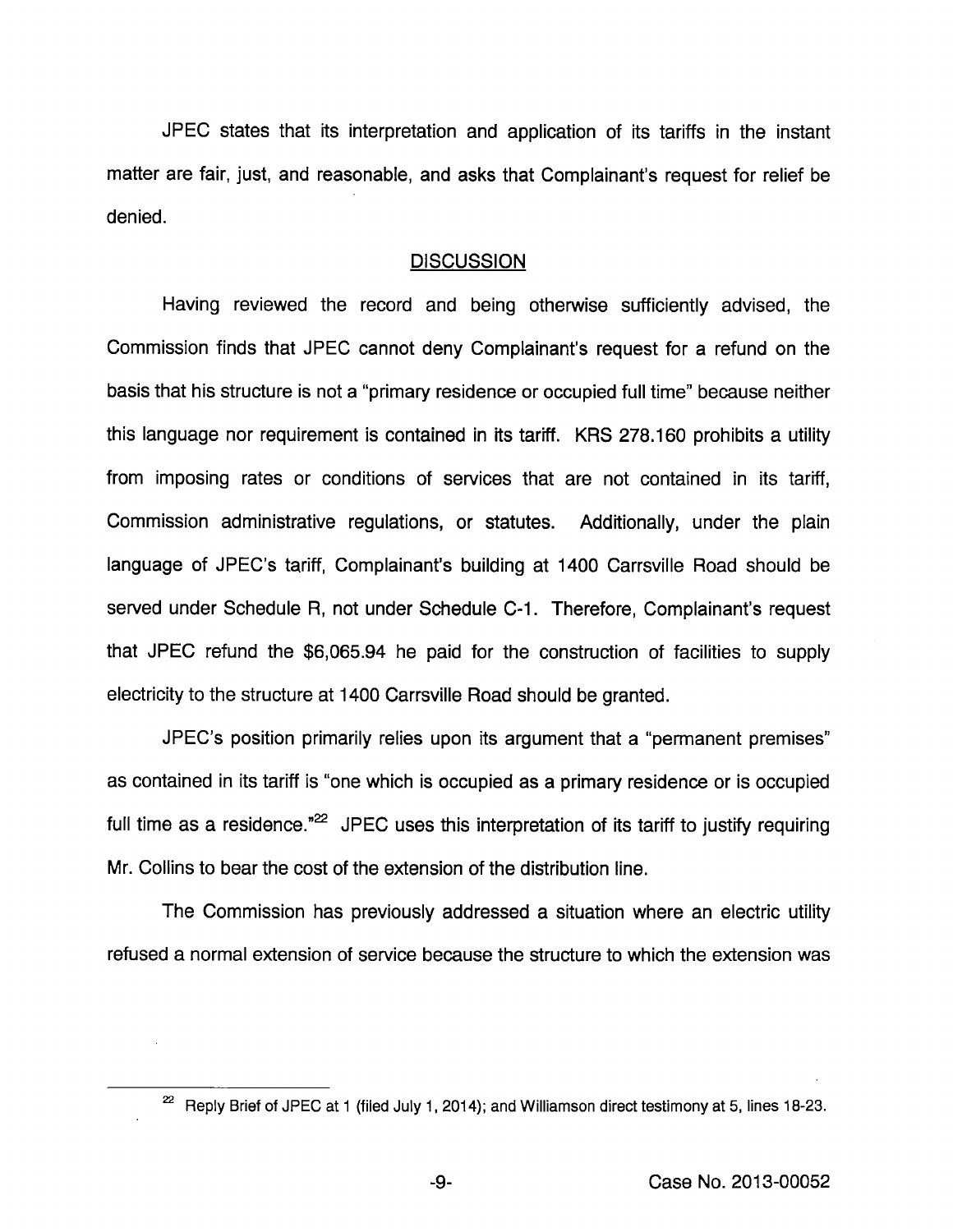to be extended was not a "primary residence." In Rusty and Teresa Mullins v. Licking Valley Rural Cooperative Corporation<sup>23</sup> ("Licking Valley"), the Complainants requested an extension or service of approximately 1,758 in length to a cabin which they were building.<sup>24</sup> Licking Valley refused to provide the first 1,000 feet of the extension at no cost because it had determined that the cabin was not a "primary residence." Instead, Licking Valley proposed to charge the Complainants for the extension of service under its mobile home extension tariff provision.

Licking Valley's tariff contained no reference to "primary residence," but Licking Valley provided several factors that it considered when determining whether or not a structure was a primary residence. For example. Licking Valley stated that an employee would visit the property and conduct a visual inspection for signs of habitation.<sup>25</sup> The employee would look for such things as prior electrical service, yard care, beaten paths, garbage cans and porch furniture. $26$ 

The Commission determined that unless a utility's tariff contains specific language requiring that an extension of service be to a "primary residence," it cannot deny a normal extension of service if the structure is permanent (as opposed to mobile).

 $^{26}$  Id.

 $23$  Case No. 2002-00176, Rusty and Teresa Mullins v. Licking Valley Rural Cooperative Corporation (Ky. PSO Nov., 22, 2002)

 $^{24}$  *Id.* at 2.

 $^{25}$  Id. at 3.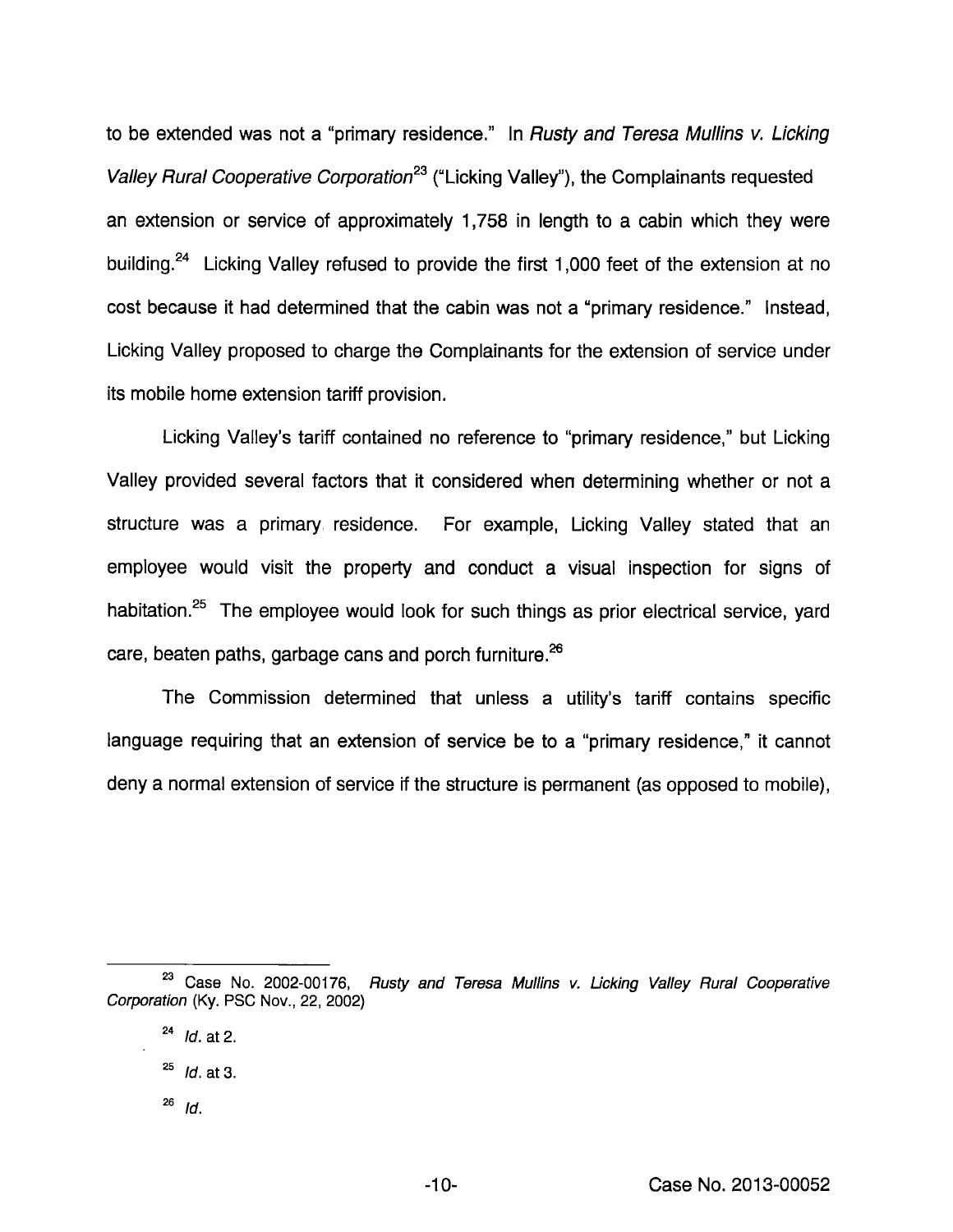but not a primary residence.<sup>27</sup> The Commission directed Licking Valley to provide the extension of service under Licking Valley's normal extension of service policy.<sup>28</sup>

The issues presented in this case are similar to some of those presented in the Licking Valley case: refusal of an extension of service at no cost to a structure deemed not to be a primary residence; and absence of any tariff language requiring that a permanent structure be a primary residence to receive an extension of service of up to 1,000 feet at no cost to the customer. Similar to Licking Valley, JPEG attempts to establish a definition for what a "primary residence" is, though neither the term "primary residence" nor the characteristics defining a "primary residence" appear in JEPC's tariff. JPEG believes that a "primary residence" is one where the amount of usage can be reasonably assured.<sup>29</sup> According to JPEC, a hunting lodge or a second home that is not occupied full time does not provide this assurance and cannot be considered a "primary residence and subject to an extension of service under Section 34 of JPEC's tariff."30

KRS 278.160 prohibits a utility from imposing rates or conditions of services that are not contained in its tariff, Gommission administrative regulations, or statutes. JPEC's tariff states that an extension of service less than 1,000 feet shall be made at no charge to a "permanent premises."<sup>31</sup> There is no language restricting the extension to a "primary residence or requirement of full time occupation." If JPEG wishes to include this condition as a precondition to receiving an extension of less than 1,000 feet at no

<sup>&</sup>lt;sup>27</sup> *ld.* at 6.

 $^{28}$  Id.

<sup>&</sup>lt;sup>29</sup> Prefiled Direct Testimony of Charles G. Williamson, III ("Williamson Direct") at 4, lines 20-22.  $^{30}$  Id.

 $31$ JPEG's tariff, Section 34.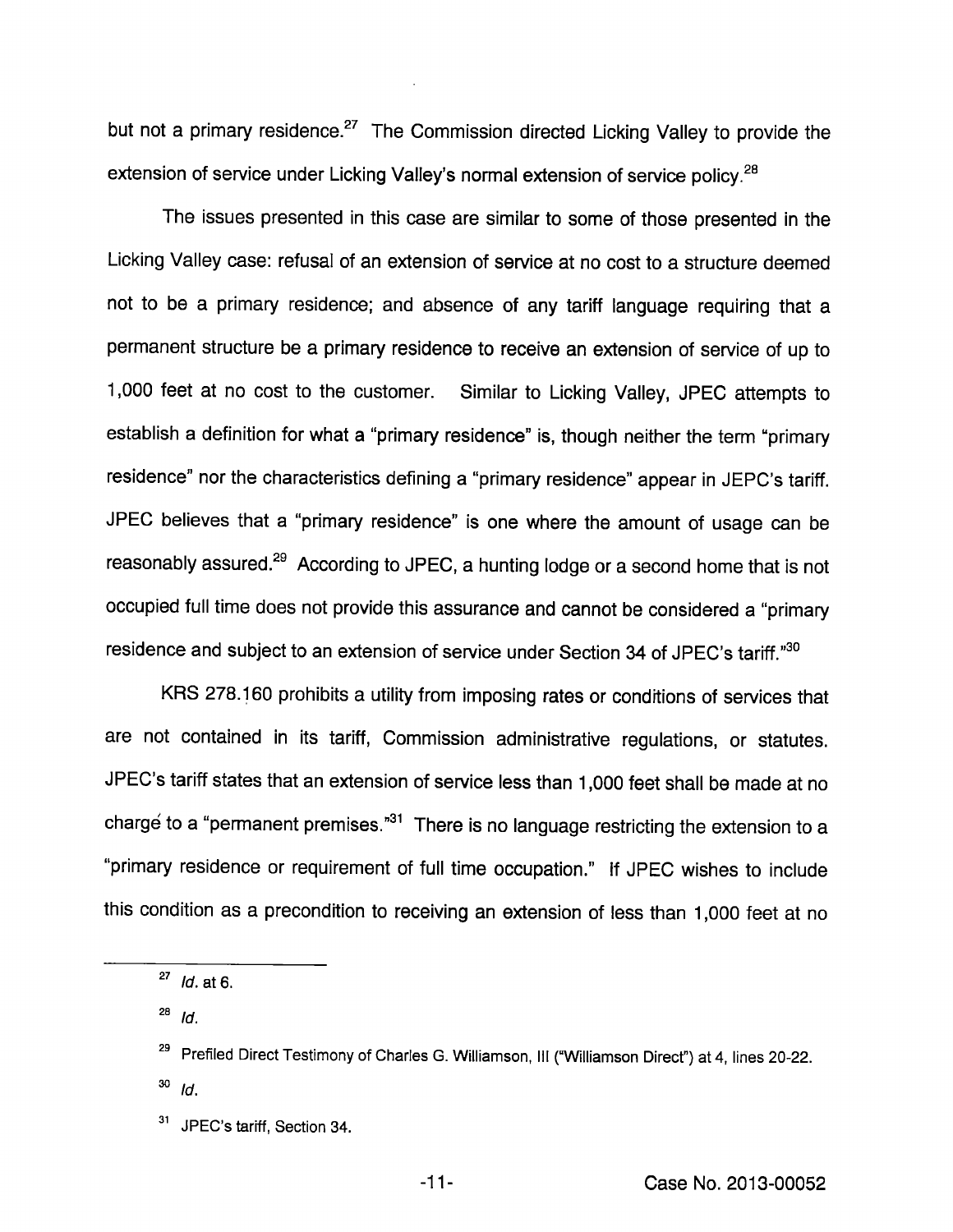charge, then it must seek to amend its tariff to include this requirement. Such amendment wouid necessariiy require the approvai of the Commission.

JPEC is reading language and meaning into the tariff that is not written there. Although it is undisputed that the structure is permanent, $32$  there is no precedent, either before the Commission or Kentucky Courts, which equates a permanent premises and a primary residence. Although neither Kentucky statutes nor Kentucky Courts have defined "permanent premises," the term "permanent premises" typically has been used to distinguish between a mobile and non-mobile structure. $33$  This is further underscored by JPEC's tariff, which contains a tariff provision specifically addressing extensions to mobile homes.<sup>34</sup>

There has been no allegation that JPEC could not assure the permanency of service of Complainant's property. It is uncontested that Complainant has installed a HVAC system that requires a permanent supply of electricity. The record reflects that the service to the property has been supplied constantly since service was extended in January 2013. Therefore, there appears to be no question that JPEC cannot apply Section 33 of its tariff based upon a determination that the permanency of service could not be reasonably assured.

<sup>&</sup>lt;sup>32</sup> Williamson Direct at 5, lines 18-19.

<sup>&</sup>lt;sup>33</sup> See, Illinois v. Rodriguez, 497 U.S. 177, 193 (1990). ("The search was of permanent premises, not of a movable vehicle . . . .")

<sup>&</sup>lt;sup>34</sup> JPEC's tariff, P.S.C. KY NO. 19, Sheet No. 150, (35) Distribution Line Extension to Mobile Homes.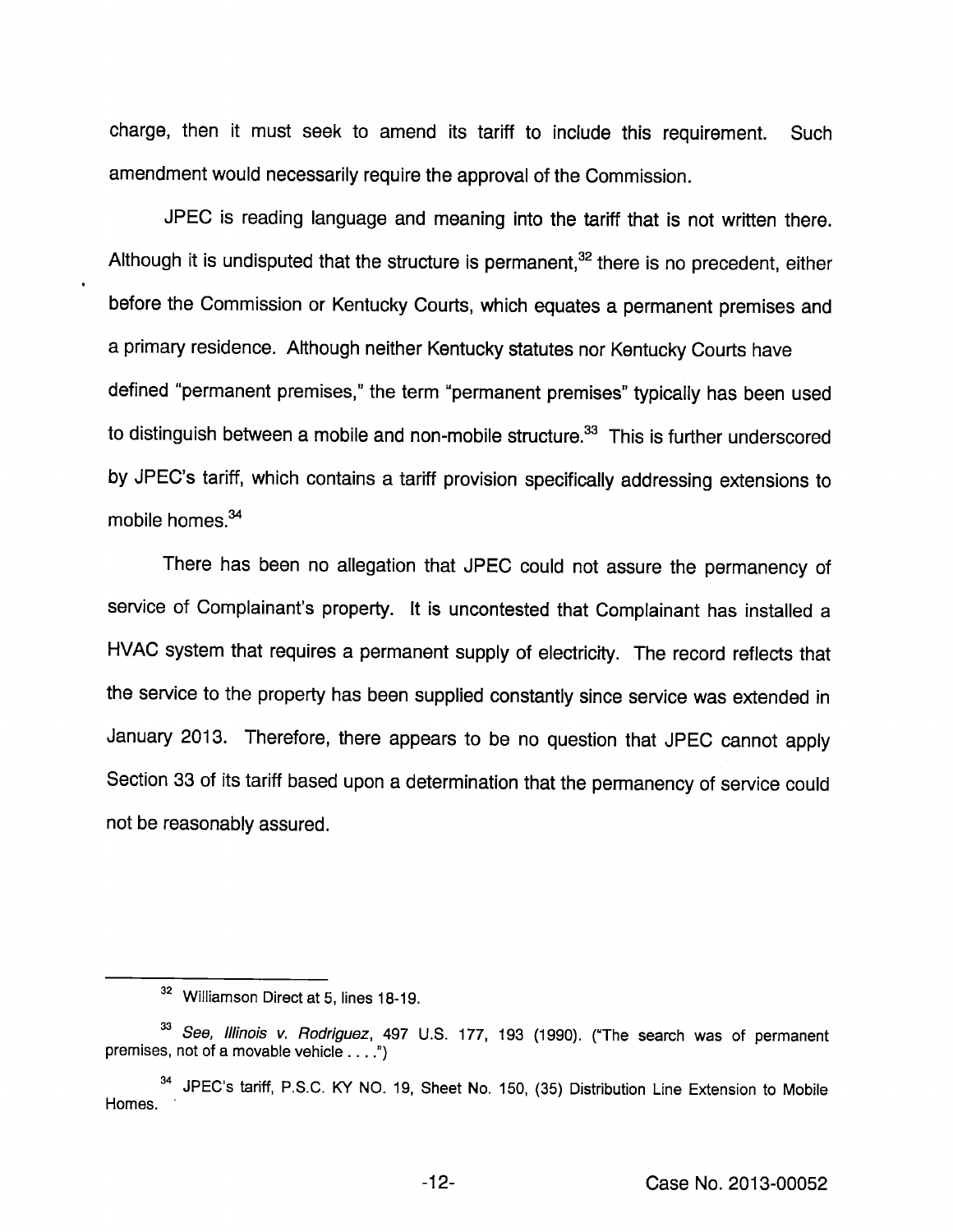Additionally, JPEC's CEO, Kelly Nuckols, testified that the interpretation that a dwelling must be a primary residence was not in the tariff, and thus he had been mistaken about the language of the tariff. $35$ 

Mr. Nuckols further stated the tariff needed to be corrected. $36$  Mr. Nuckols also asserted that other people in JPEC's territory who may winter elsewhere or who establish permanent residency in other states for tax or voting reasons receive service under Schedule R.<sup>37</sup>

The Commission must also examine the type of service Jackson Purchase Energy extended to Complainant's building. It is undisputed that the structure is permanent. The parties also agree that the type of service JPEC extended to Mr. Collins' structure was a single-phase distribution line where installed transformer capacity does not exceed 25 KVA. JPEC placed Complainant on Tariff Schedule C-1 Small Commercial Single Phase, which is available for general lighting and small power commercial loads with maximum loads not exceeding 25kW.

807 KAR 5:041, Section 11, states, in relevant part:

Normal extensions. An extension of 1,000 feet or less of single phase line shall be made by a utility to its existing distribution line without charge for a prospective customer who shall apply for and contract to use the service for one (1) year or more and provide guarantee for such service.

The regulation further states, "This distribution line extension shall be limited to service where install transformer capacity does not exceed 25 KVA."

<sup>&</sup>lt;sup>35</sup> April 28, 2014 Hearing Transcript at 14:07.

 $^{36}$  *ld.* at 14:11.

 $37$  *ld.* at 14:23.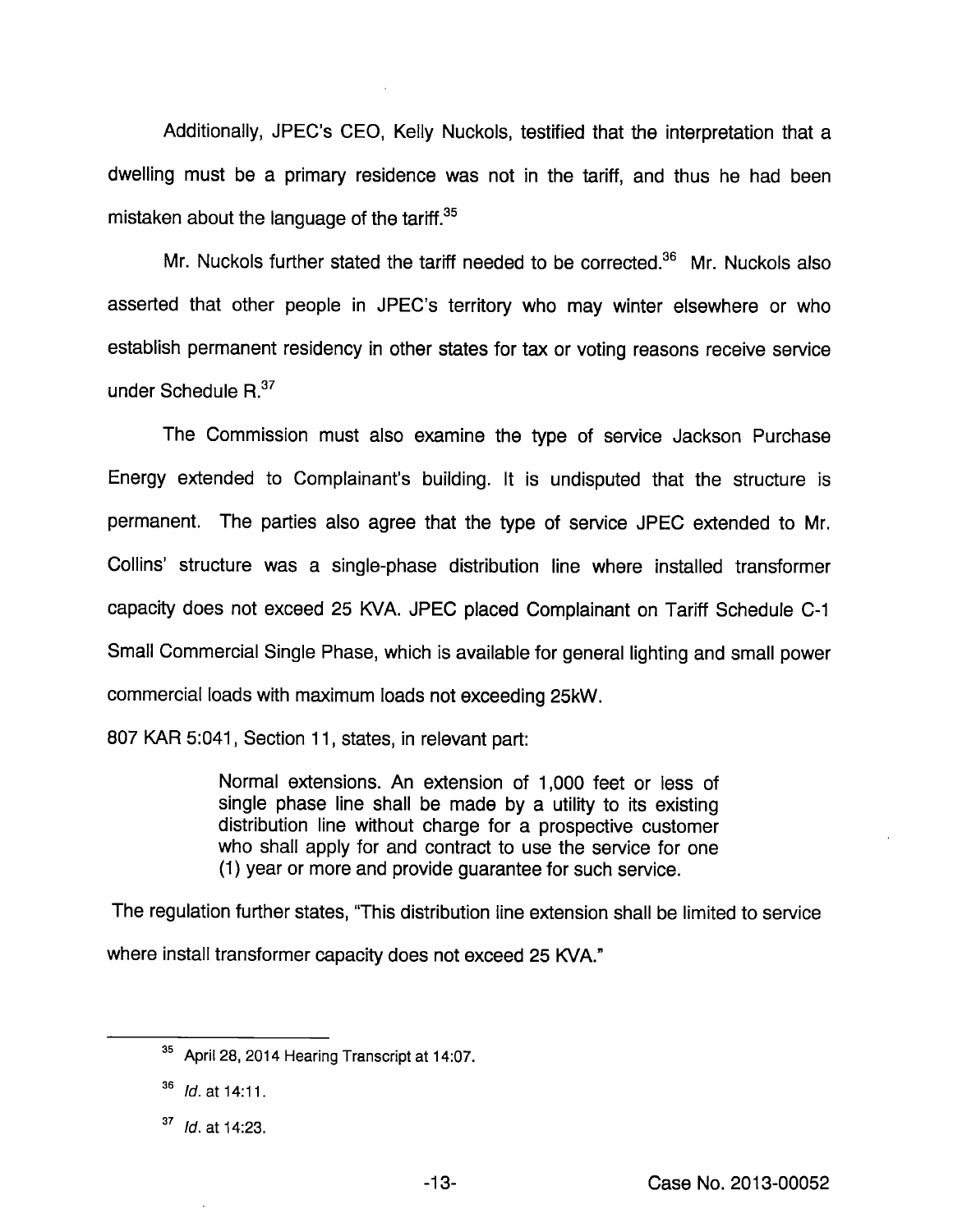JPEC's tariff, P.S.C. KY No. 19, Sheet No. 149, (34) Distribution Line Extension, appears to contain the same language as 807 KAR 5:041, Section 11. This further supports the position that the distribution line extension to Mr. Collins should have been at no cost to Mr. Collins, since the line extension was for less than 1,000 feet and the transformer capacity does not exceed 25 KVA. Mr. Nuckols admitted in histestimony at hearing that "if this had been his  $-$  where he was domiciled  $-$  this would have been at no cost to Mr. Collins."<sup>38</sup> Because where a customer is domiciled is not discussed in Section 34 or the regulation as a prerequisite for an extension of service at no charge, reliance on the plain language of both Section 34 and the regulation mandates that Complainant's extension should have been made without charge to Complainant, and that a refund should be issued.

Finally, the Commission must address JPEC's contention that Complainant's property is properly served under its C-1 tariff. In reading the C-1 tariff, it is clear that Complainant's structure does not fit the description of the customers served under the tariff. There is no evidence in the record that Complainant's premises is used for general lighting or small power commercial loads. The record, however, contains multiple references to the property's kitchen, heating, cooling, refrigeration, and household appliances. The structure is equipped with a three-ton heating/air conditioning unit.<sup>39</sup> At the hearing in this matter, Complainant presented photographic evidence of, among other things, the heating/air conditioning unit and the unit controlling

 $38$  *Id* at 14:18.

 $39$  JPEC's Response to Staffs First Request at 2; See Collins Hearing Exhibit 1.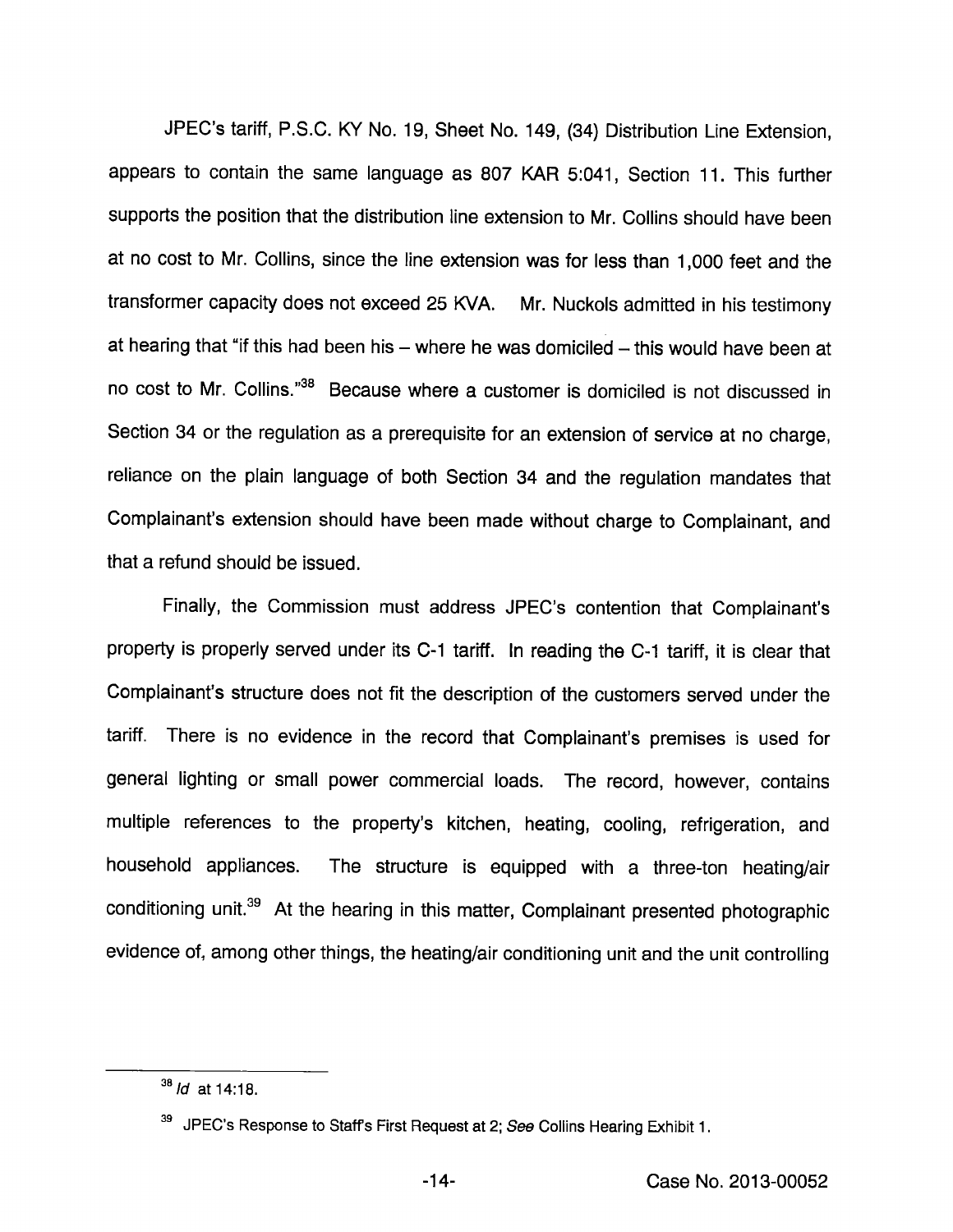the heat and air in his structure. He also presented a photograph of his kitchen, equipped with a refrigerator and a stove.

Moreover, JPEC's Tariff Scheduie R-Residentiai states, "Available to all residential Members for use in the home and on the farm". There is no requirement that the home or farm must be the member's primary place of residence.

Therefore, under the plain language of the tariff. Complainant's building at 1400 Carrsviiie Road should be served under Scheduie R, not under Scheduie 0-1.

Based on the record and application of law, the Commission will grant Complainant's request that JPEC refund the \$6,065.94 he paid for the construction of facilities to supply electricity to the structure at 1400 Carrsviiie Road.

Section 34 of JPEC's Rules and Regulations states, in relevant part:

[A] single phase extension to a "permanent premises" of one thousand (1,000) feet or less shall be made by JPEC to its existing distribution line without charge for a prospective Member who shall apply for and agree to use the service for one year or more and provides guarantee for such service (emphasis added).

Complainant's residence is less than 1,000 feet from the existing distribution line. Moreover, the evidence showed that Complainant's structure is a permanent premise as required by the tariff served by a single-phase line extension. In looking at the property, it seems clear that the permanency of the structure and the guarantee of continuity of service from the use of the HVAC units, the appliances, and Complainant's visit to the structure, would qualify the structure for an extension of service under Section 34.

As discussed above, the plain language of the R-tariff and the C-1 tariff mandate that the structure be served under the R-tariff and not under the C-1 tariff. Therefore,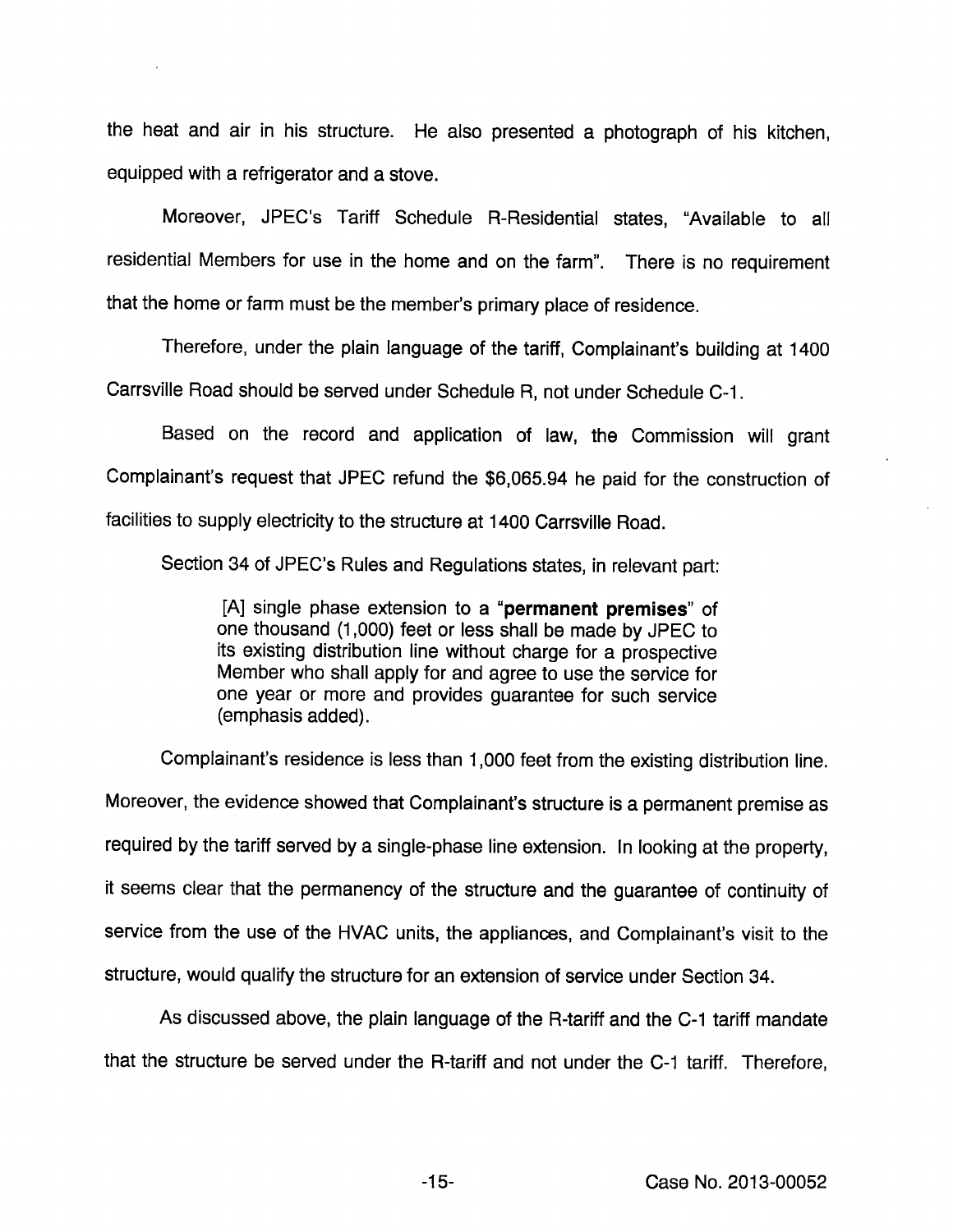Complainant's property should be served under the R-tariff, not under the 0-1 tariff under which it is currently served.

IT IS THEREFORE ORDERED that:

1. Complainant's request for relief is granted.

2. JPEC shall refund to Complainant, within 30 days of the date of this Order, the \$6,065.94 paid for the extension of service to Complainant's property at 1400 Carrsville Road.

3. Within ten days of issuing Complainant the refund, JPEC shall file with the Commission notice that the refund has been issued.

4. Documents filed in the future pursuant to ordering paragraph 3 of this Order shall reference this case number and shall be retained in the utility's general correspondence file.

5. The Executive Director is delegated authority to grant reasonable extensions of time for the filing of any documents required by this Order upon JPEC's showing of good cause for such extension.



**ATTEST Executive Director**